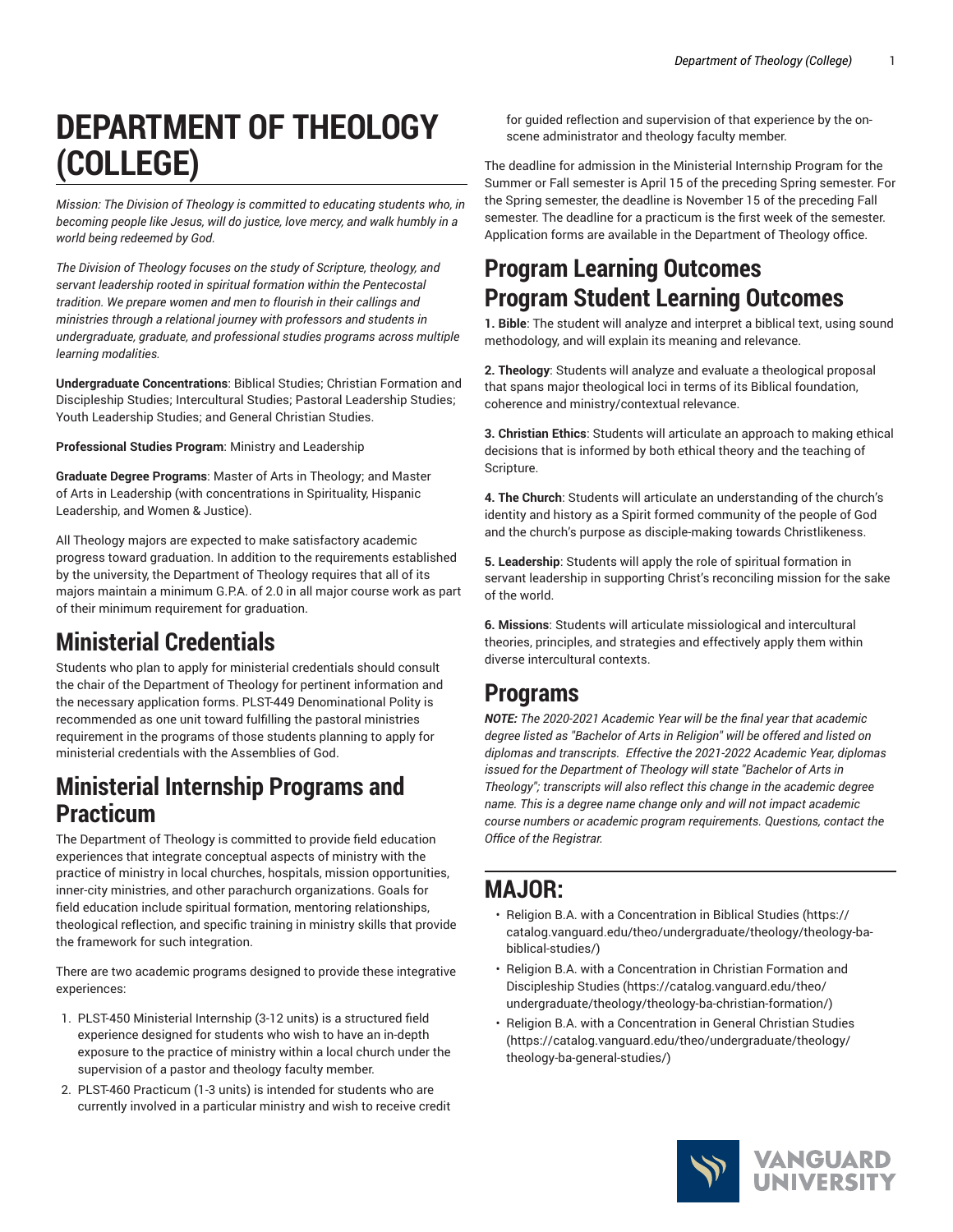- Religion B.A. with a [Concentration](https://catalog.vanguard.edu/theo/undergraduate/theology/theology-ba-intercultural-studies/) in Intercultural Studies [\(https://](https://catalog.vanguard.edu/theo/undergraduate/theology/theology-ba-intercultural-studies/) [catalog.vanguard.edu/theo/undergraduate/theology/theology-ba](https://catalog.vanguard.edu/theo/undergraduate/theology/theology-ba-intercultural-studies/)[intercultural-studies/](https://catalog.vanguard.edu/theo/undergraduate/theology/theology-ba-intercultural-studies/))
- Religion B.A. with a [Concentration](https://catalog.vanguard.edu/theo/undergraduate/theology/theology-ba-leadership-studies/) in Pastoral Leadership Studies ([https://catalog.vanguard.edu/theo/undergraduate/theology/](https://catalog.vanguard.edu/theo/undergraduate/theology/theology-ba-leadership-studies/) [theology-ba-leadership-studies/\)](https://catalog.vanguard.edu/theo/undergraduate/theology/theology-ba-leadership-studies/)
- Religion B.A. with a [Concentration](https://catalog.vanguard.edu/theo/undergraduate/theology/theology-ba-youth-leadership/) in Youth Leadership [\(https://](https://catalog.vanguard.edu/theo/undergraduate/theology/theology-ba-youth-leadership/) [catalog.vanguard.edu/theo/undergraduate/theology/theology-ba](https://catalog.vanguard.edu/theo/undergraduate/theology/theology-ba-youth-leadership/)[youth-leadership/](https://catalog.vanguard.edu/theo/undergraduate/theology/theology-ba-youth-leadership/))

# **MINOR:**

- [Religion Minor](https://catalog.vanguard.edu/theo/undergraduate/theology/religion-minor/) ([https://catalog.vanguard.edu/theo/undergraduate/](https://catalog.vanguard.edu/theo/undergraduate/theology/religion-minor/) [theology/religion-minor/](https://catalog.vanguard.edu/theo/undergraduate/theology/religion-minor/))
- [Women](https://catalog.vanguard.edu/theo/undergraduate/women-justice-minor/) and Justice Minor ([https://catalog.vanguard.edu/theo/](https://catalog.vanguard.edu/theo/undergraduate/women-justice-minor/) [undergraduate/women-justice-minor/\)](https://catalog.vanguard.edu/theo/undergraduate/women-justice-minor/)

# **CERTIFICATE:**

• [Anti-Human](https://catalog.vanguard.edu/theo/undergraduate/theology/anti-human-trafficking-certificate/) Trafficking Certificate ([https://catalog.vanguard.edu/](https://catalog.vanguard.edu/theo/undergraduate/theology/anti-human-trafficking-certificate/) [theo/undergraduate/theology/anti-human-trafficking-certificate/](https://catalog.vanguard.edu/theo/undergraduate/theology/anti-human-trafficking-certificate/))

# **Courses Biblical Interpretation**

# **BINT-270 Resrch Meth/Study of Scripture 3 Credits**

An introductory examination of biblical exposition for ministry which includes an understanding of the theological foundations for preaching, an acquaintance with the basic secondary materials used in biblical interpretation, and an overview of the procedures of biblical exegesis. Core requirement for the religion major offered every semester. Prerequisite: BLAN-101, NT-101C

Terms Typically Offered: Fall and Spring.

# **BINT-291 Special Topic: 1 Credit**

Study of a special topic in Biblical Interpretation. May be repeated for credit.

# **BINT-292 Special Topic: 2 Credits**

Study of a special topic in Biblical Interpretation. May be repeated for credit.

# **BINT-293 Special Topic: 3 Credits**

Study of a special topic in Biblical Interpretation. May be repeated for credit.

# **BINT-440 New Testament Backgrounds 3 Credits**

A study of the Greek, Roman, and Jewish backgrounds of the New Testament is made in order to give the New Testament student an understanding of the world of Jesus and the early church. Extensive readings in representative texts from the New Testament period, including the Dead Sea Scrolls.

# **BINT-470 Special Topic: 1-3 Credits**

Study in a special topic in the field of Biblical interpretation. May be repeated for credit.

# **BINT-476 Old Testament Backgrounds 3 Credits**

An exploration of Egyptian, Babylonian, Assyrian, and Persian backgrounds to the Old Testament, designed to provide the student with an understanding of the Old Testament world.

**BINT-480 Individual Studies: 1-3 Credits** May be repeated for credit.

# **Biblical Language**

# **BLAN-101 Introduction to Biblical Lang. 3 Credits**

An introduction to the Greek and Hebrew languages which prepares students to do basic lexical and grammatical research in both print and digital media. Core requirement for the religion major and prerequisite to BINT-270. Offered every semester.

Terms Typically Offered: Fall and Spring.

# **BLAN-201 Beginning Greek I 4 Credits**

A two-semester course of instruction in the grammar of the Greek New Testament. BLAN 201 or demonstrated proficiency serves as prerequisite to BLAN 202. By the end of the second semester the student should be translating portions of the Greek New Testament. Offered alternate years. Prerequisite: BLAN-101 or permission of the instructor Terms Typically Offered: Fall.

#### **BLAN-202 Beginning Greek II 4 Credits**

A two-semester course of instruction in the grammar of the Greek New Testament. BLAN-201 or demonstrated proficiency serves as prerequisite to BLAN-202. By the end of the second semester the student should be translating portions of the Greek New Testament. Offered alternate years. Terms Typically Offered: Spring, even years.

# **BLAN-204 Beginning Hebrew I 4 Credits**

Foundation in the basics of Hebrew morphology, vocabulary, and syntax. Exercises in reading, writing, and speaking. Three hours of lecture, two of laboratory per week. BLAN-204 or demonstrated proficiency serves as prerequisite to BLAN-205. Offered alternate years. Terms Typically Offered: Fall.

#### **BLAN-205 Beginning Hebrew II 4 Credits**

Foundation in the basics of Hebrew morphology, vocabulary, and syntax. Exercises in reading, writing, and speaking. Three hours of lecture, two of laboratory per week. BLAN-204 or demonstrated proficiency serves as prerequisite to BLAN-205. Offered alternate years. Terms Typically Offered: Spring.

#### **BLAN-301 Intermediate Greek I 3 Credits**

An advanced course in New Testament Greek. The student begins a translation and exegesis of the Gospel of John along with an intensive, systematic review of grammar and syntax from an advanced Greek grammar.

Prerequisite: BLAN-201, BLAN-202 or demonstrated proficiency Terms Typically Offered: Fall.

# **BLAN-302 Intermediate Greek II 3 Credits**

An advanced course in New Testament Greek. The student begins a translation and exegesis of the Gospel of John along with an intensive, systematic review of grammar and syntax from an advanced Greek grammar.

Terms Typically Offered: Spring.

#### **BLAN-306 Intermediate Hebrew I 3 Credits**

Review and consolidation of grammar and syntax. Extensive reading in the narrative portions of the Old Testament for style and vocabulary. Offered alternate years.

Prerequisite: BLAN-204, BLAN-205 or demonstrated proficiency Terms Typically Offered: Fall.

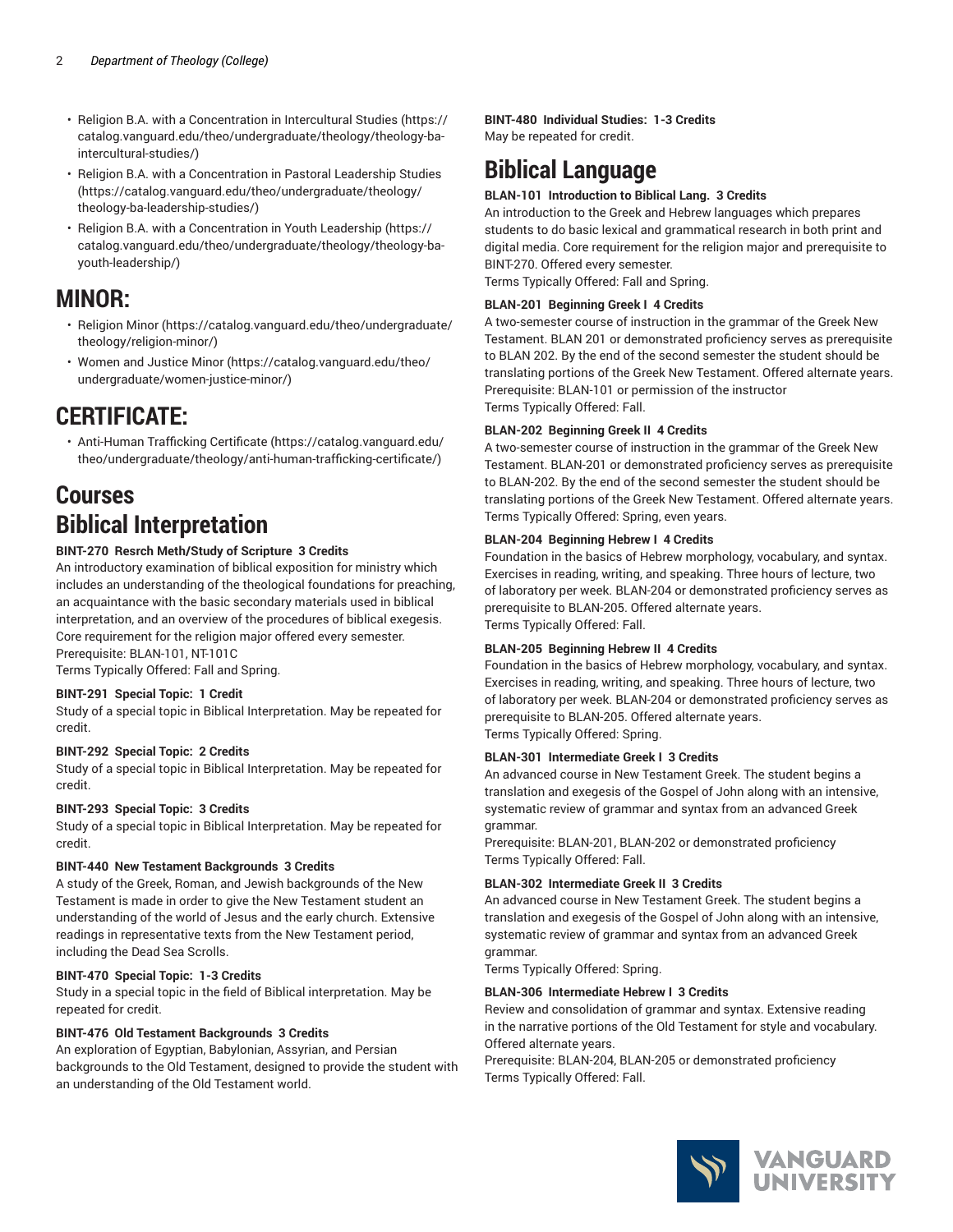#### **BLAN-307 Intermediate Hebrew II 3 Credits**

Review and consolidation of grammar and syntax. Extensive reading in the narrative portions of the Old Testament for style and vocabulary. Offered alternate years.

Terms Typically Offered: Spring.

# **BLAN-401 Advanced Greek I 2 Credits**

Reading and exegesis of Greek New Testament passages, selected to acquaint the student with the distinctive styles of the various authors of the New Testament. Some reading in the Apostolic Fathers and the Septuagint is also included.

Terms Typically Offered: Fall.

# **BLAN-402 Advanced Greek II 2 Credits**

Reading and exegesis of Greek New Testament passages, selected to acquaint the student with the distinctive styles of the various authors of the New Testament. Some reading in the Apostolic Fathers and the Septuagint is also included.

Terms Typically Offered: Spring.

#### **BLAN-406 Advanced Hebrew I 2 Credits**

Syntactical and exegetical analysis of selected portions from the Hebrew Old Testament. Offered on demand.

# Terms Typically Offered: Fall.

### **BLAN-407 Advanced Hebrew II 2 Credits**

Syntactical and exegetical analysis of selected portions from the Hebrew Old Testament. Offered on demand. Terms Typically Offered: Spring.

**BLAN-480 Individual Studies: 1-4 Credits**

May be repeated for credit.

# **Christian Formation and Discipleship**

# **CFST-101 Intro/Chrstn Formtn/Discplshp 2 Credits**

An examination of the theology, philosophy and practice of spiritual formation and discipleship. Special attention will be given to the nature, processes, and goals of Christian formation ministries in the local church. Offered every fall.

Prerequisite: NT-101C, OT-201C Terms Typically Offered: Fall.

#### **CFST-291 Special Topic: 1 Credit**

Study in a special topic in philosophy. May be repeated for credit.

# **CFST-292 Special Topic: 2 Credits**

Study in a special topic in philosophy. May be repeated for credit.

#### **CFST-293 Special Topic: 3 Credits**

Study in a special topic in philosophy. May be repeated for credit.

#### **CFST-322 Christn Formation of Children 2 Credits**

A study of the developmental needs, skills, and abilities of children as they pertain to spiritual formation. Consideration will also be given to moral and value formation, socialization, and self-esteem development.

#### **CFST-326 Adult Formation/Discipleship 2 Credits**

A study of the educational, discipleship, and developmental needs of adults pertinent to an effective formation ministry in the local church. Terms Typically Offered: Fall.

#### **CFST-470 Special Topic: 1-3 Credits**

Study in a special topic in the field of Christian formation and discipleship. May be repeated for credit.

#### **CFST-480 Ind Studies: 1-3 Credits**

May be repeated for credit.

# **Church History**

# **CHIS-340 Late Roman-Byzantine Empire 3 Credits**

Beginning in the late third century, this course covers the major people, places, events, and movements of the Roman Empire until its destruction by the Ottoman Turks in 1453. Emphasizes the life and beliefs of the Orthodox Church and its relationship to Western Christianity. This course is housed in the Department of Religion and is accepted as a HIST upper division elective for the History/ Political Science major.

#### **CHIS-400C Christian Heritage 3 Credits**

This course explores our Christian heritage, showing how the community of believers has evolved over time, from the timeless creeds developed in the early Christian era, to the split between Rome and Eastern Orthodoxy, to the Protestant Reformation and the proliferation of denominations down to the twentieth century. The recent period highlights the rise of Pentecostalism and its place in the past century, the increasingly global sweep of the Church, and the relative decline of the European role in Christianity. The last section deals with the challenges and prospects of the twenty-first century and the roles available to our students.

#### **CHIS-400H Christian Heritage 3 Credits**

This course explores our Christian heritage, showing how the community of believers has evolved over time, from the timeless creeds developed in the early Christian era, to the split between Rome and Eastern Orthodoxy, to the Protestant Reformation and the proliferation of denominations down to the twentieth century. The recent period highlights the rise of Pentecostalism and its place in the past century, the increasingly global sweep of the Church, and the relative decline of the European role in Christianity. The last section deals with the challenges and prospects of the twenty-first century and the roles available to our students.

# **CHIS-420 History of Pentecostalism 3 Credits**

Antecedents, Wesleyan and nineteenth-century holiness backgrounds; origin, development, and varieties of traditional Pentecostalism; some attention to the neo-Pentecostal or charismatic movement. Course may include field trips to significant Southern California sites. This course is housed in the Department of Religion and is accepted as a HIST upper division elective for the History/ Political Science major. Terms Typically Offered: Spring.

#### **CHIS-451 Renaissance & Reformation 3 Credits**

The transition from medieval to modern civilization, emphasizing those forces and persons which brought about change in Europe's intellectual and religious outlook.

#### **CHIS-470 Special Topic: 1-3 Credits**

Study of a special topic in church history. May be repeated for credit.

**CHIS-480 Individual Studies: 1-3 Credits** May be repeated for credit.

# **CHIS-490 Seminar: 3 Credits**

Mutual investigation of one topic in church history of particular relevance to upper division religion majors. May be repeated for credit.

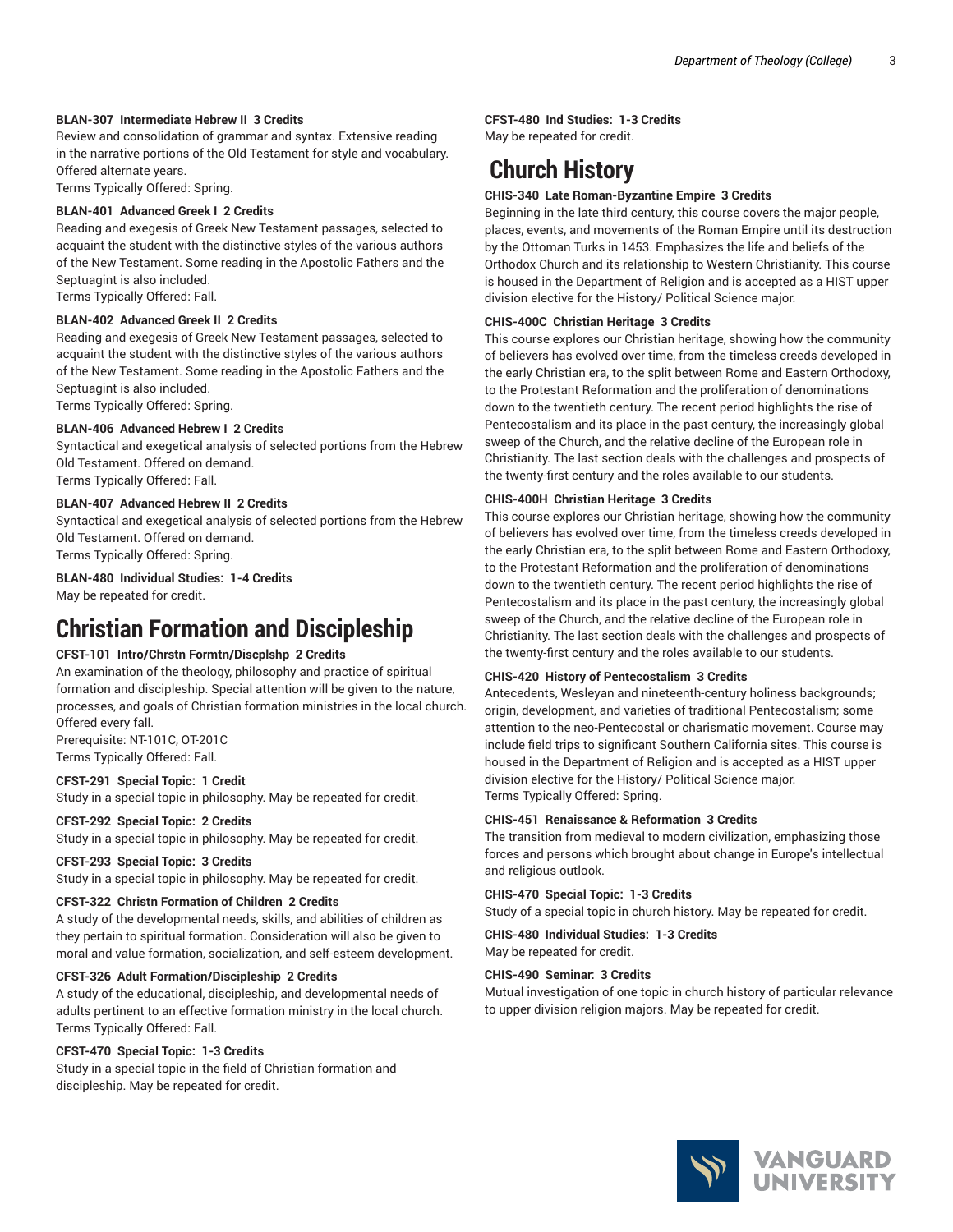# **Intercultural Studies**

# **ICST-102 Intro/Intercultural Studies 3 Credits**

An introduction to the basic elements of intercultural communication and service. Course content will compare and contrast the cognitive processes, linguistic forms, and behavioral patterns within diverse cultural contexts. The student will integrate theory with practice in order to communicate effectively a holistic gospel.

# **ICST-272 Theology/Church Mission 2 Credits**

Various models of Christian mission from biblical, theological, and historical perspectives will be explored. This interdisciplinary study, integrating theology and praxis, is designed to move the student toward a responsible understanding of an integral proclamation of the kingdom of God in a diverse cultural milieu. Core requirement for the religion major offered every fall.

Prerequisite: NT-101C; THEO-101C OR THEO-103C/103H Terms Typically Offered: Fall.

# **ICST-288 Theology in an Intercultural Context 3 Credits**

A study of worldview theories and concepts in the context of intercultural studies. Major worldviews are mapped out geographically in order to investigate transcultural universals and divergences. The relationship between worldviews and theology in formulating contextual understandings of ministry will be examined. Core requirement for the religion major offered every fall.

Prerequisite: NT-101C; THEO-101C or THEO-103C/H Terms Typically Offered: Fall and Spring.

# **ICST-291 Special Topic: 1 Credit**

Study of a special topic in intercultural and urban studies. May be repeated for credit.

# **ICST-292 Special Topic: 2 Credits**

Study of a special topic in intercultural and urban studies. May be repeated for credit.

# **ICST-293 Special Topic: 3 Credits**

Study of a special topic in intercultural and urban studies. May be repeated for credit.

# **ICST-305 Evangelism 3 Credits**

A study of the nature, scope and imperatives of evangelism in the church. Scriptural mandates and models for evangelism are examined, and personal skills in evangelism are developed. Terms Typically Offered: Spring.

# **ICST-345 Intercultural Comm in Ministry 3 Credits**

A study of the processes of communicating the gospel interculturally. Special attention is given to the development of attitudes and tools that will enable effective communication interculturally. Terms Typically Offered: Spring.

# **ICST-370 Language Intensive 3 Credits**

A course designed to offer Religion majors in the Intercultural Studies concentration intensive language study as part of their required study abroad experience. The specific language studied will be in conjunction with the location of the selected study abroad program.

# **ICST-450 Intercultural Internship 3-12 Credits**

Intercultural Internship is designed to integrate conceptual aspects of ministry with in-depth exposure to the practice of ministry within specific intercultural contexts. The internship experience is intended for students who wish to receive credit for guided reflection and supervision of a missions oriented experience by the on-scene supervisor/missionary and religion faculty member. Specific internship modules may also be taken during two, three, or four semesters. A maximum number of twelve units may be taken for internship credit. Terms Typically Offered: Spring.

**ICST-460 Intercultural Field Studies 3 Credits**

A course designed to integrate theory with field experience for Religion majors in the Intercultural Studies concentration. The intent is to reflect theologically in an intercultural ministry setting as part of the study abroad requirement. Special attention is given to examining one's spiritual gifts, calling, identity, and preparation, as well as developing an appreciation for other cultures, and understanding of the cross-cultural adaptation of a missionary.

# **ICST-470 Special Topic: 1-3 Credits**

Study of a special topic in intercultural and urban studies. May be repeated for credit.

Terms Typically Offered: Fall and Spring.

# **ICST-480 Ind Studies: 1-3 Credits**

May be repeated for credit.

# **ICST-485 Current Issues/Mission Studies 3 Credits**

This course examines selected themes critical to effective Christian mission. Issues considered range from the ethics of evangelism and proselytism to the cultural dynamics of politics and economics. This course is required for students in the in the Intercultural Studies concentration.

Terms Typically Offered: Spring.

# **ICST-490 Seminar: 1-3 Credits**

Mutual investigation of one topic in intercultural and urban studies of particular relevance to upper division religion majors. May be repeated for credit.

# **New Testament**

# **NT-101 New Testament Survey 3 Credits**

Prerequisite to all upper division courses in New Testament. A close study of the New Testament text, examining the foundations of Christianity within its historical contexts, and presenting the principles and tools of interpretation. (required for all Religion majors; meets Religion/Humanities requirement for all majors) Terms Typically Offered: Fall and Spring.

# **NT-101C New Testament Survey 3 Credits**

Prerequisite to all upper division courses in New Testament. A close study of the New Testament text, examining the foundations of Christianity within its historical contexts, and presenting the principles and tools of interpretation.

Terms Typically Offered: Fall and Spring.

# **NT-291 Special Topic: 1 Credit**

Study of a special topic relating to the New Testament. May be repeated for credit.

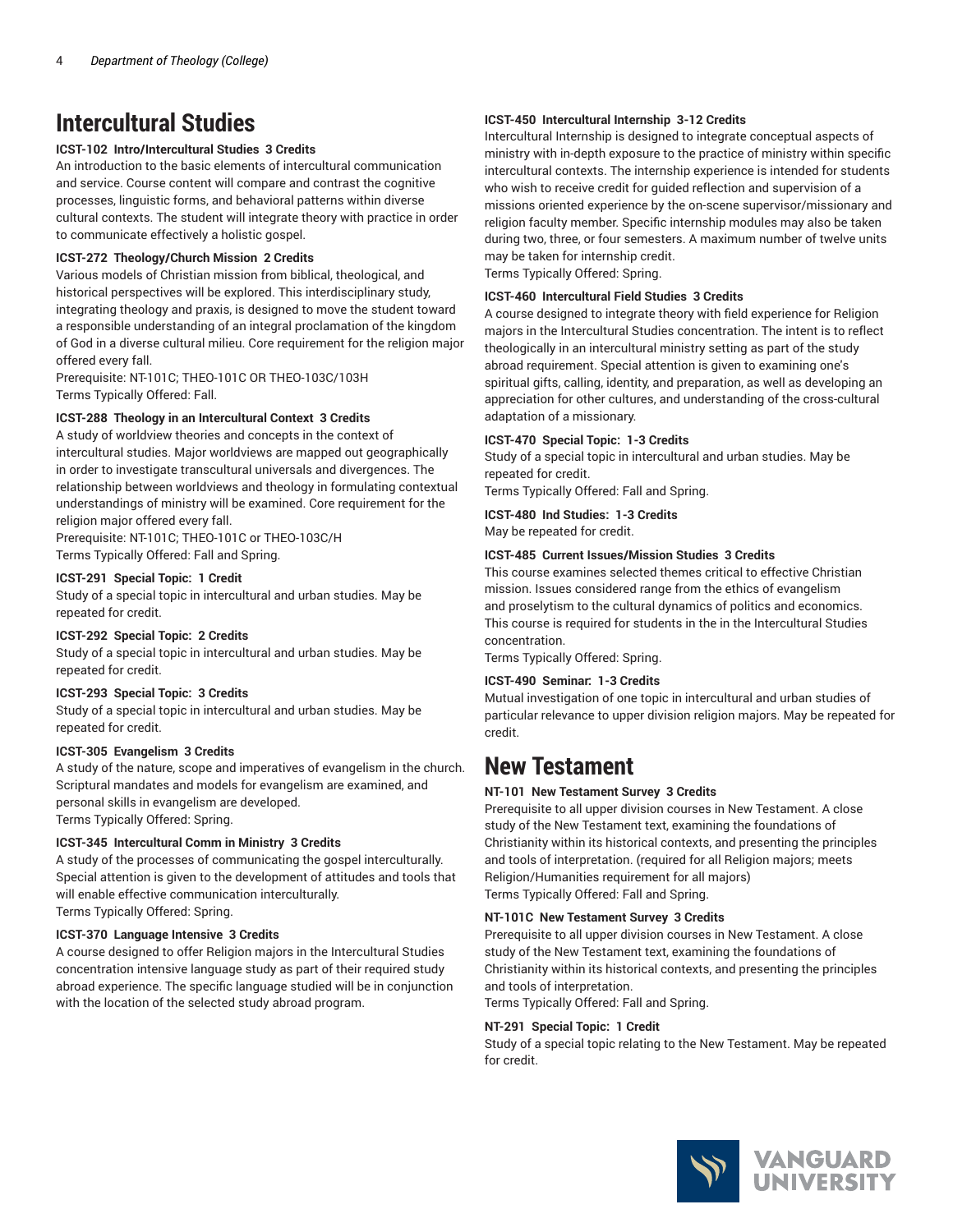### **NT-292 Special Topic: 2 Credits**

Study of a special topic relating to the New Testament. May be repeated for credit.

#### **NT-293 Special Topic: 3 Credits**

Study of a special topic relating to the New Testament. May be repeated for credit.

#### **NT-301 Intermediate Greek I 3 Credits**

An advanced course in New Testament Greek. The student begins a translation and exegesis of the Gospel of John along with an intensive, systematic review of grammar and syntax from an advanced Greek grammar.

Terms Typically Offered: Fall.

#### **NT-302 Intermediate Greek II 3 Credits**

An advanced course in New Testament Greek. The student begins a translation and exegesis of the Gospel of John along with an intensive, systematic review of grammar and syntax from an advanced Greek grammar.

Terms Typically Offered: Spring.

# **NT-310 Parables of Jesus 3 Credits**

This course aims to provide an introductory overview of the critical problems involved in interpreting the parables of Jesus, an understanding of the theological framework for interpreting the meaning of the parables, and an appreciation for the religious, social, and moral values expressed in the message of the parables. Terms Typically Offered: Fall.

# **NT-312 Life of Jesus 3 Credits**

A critical examination of the assumptions, history, methods, and conclusions of the so-called, "Quest of the Historical Jesus." We then interpret the data about Jesus against the history and culture of late Second Temple Judaism, followed by an examination of the meaning of Jesus' life and work.

Terms Typically Offered: Fall.

# **NT-315 Gospel of Mark 3 Credits**

A study of the background, theology, community and literary significance of the Markan traditions of Jesus. Terms Typically Offered: Spring.

# **NT-320 Johannine Literature 3 Credits**

The meaning and message of the Gospel of John and I, II, and III John, including introductory studies concerning authorship, date, location, and occasion for the writings. Involves detailed exegesis of segments of the literature with a focus upon the significance of its theological content. Terms Typically Offered: Spring.

#### **NT-325 Hebrews 3 Credits**

Content and interpretation of this important Christological text, stressing Bible study methods and resources and giving attention to background considerations in the biblical history of Jewish worship. Terms Typically Offered: Spring.

#### **NT-330 General Epistles 3 Credits**

James, I and II Peter, and Jude-their contents, interpretation, distinctive teachings, and significance to the canon of the New Testament. Terms Typically Offered: Fall.

#### **NT-340 Acts of the Apostles 3 Credits**

Exegesis of the Book of Acts with consideration of critical problems, alerting the student to basic issues in the history and theology of Luke-Acts and providing him or her with an outline of primitive church history. Prerequisite: NT-101C

Terms Typically Offered: Fall.

#### **NT-346 Romans & Galatians 3 Credits**

Studies of the critical issues and contents of the Pauline corpus in the contexts of the life of the apostle and of the developing New Testament church. The following courses will be scheduled: NT 346 Romans and Galatians; NT 347 Corinthian Letters; NT 348 Prison Epistles: Ephesians, Philippians, Colossians, Philemon; NT 349 Pastoral Epistles: I and II Timothy, and Titus.

Terms Typically Offered: Fall.

#### **NT-347 Corinthian Letters 3 Credits**

Studies of the critical issues and contents of the Pauline corpus in the contexts of the life of the apostle and of the developing New Testament church. The following courses will be scheduled: NT 346 Romans and Galatians; NT 347 Corinthian Letters; NT 348 Prison Epistles: Ephesians, Philippians, Colossians, Philemon; NT 349 Pastoral Epistles: I and II Timothy, and Titus.

Prerequisite: NT-101C

Terms Typically Offered: Fall.

### **NT-348 Prison Epistles 3 Credits**

Studies of the critical issues and contents of the Pauline corpus in the contexts of the life of the apostle and of the developing New Testament church. The following courses will be scheduled: NT 346 Romans and Galatians; NT 347 Corinthian Letters; NT 348 Prison Epistles: Ephesians, Philippians, Colossians, Philemon; NT 349 Pastoral Epistles: I and II Timothy, and Titus.

Terms Typically Offered: Fall.

### **NT-349 Pastoral & Thess Epistles 3 Credits**

Studies of the critical issues and contents of the Pauline corpus in the contexts of the life of the apostle and of the developing New Testament church. The following courses will be scheduled: NT 346 Romans and Galatians; NT 347 Corinthian Letters; NT 348 Prison Epistles: Ephesians, Philippians, Colossians, Philemon; NT 349 Pastoral Epistles: I and II Timothy, and Titus.

Terms Typically Offered: Spring.

#### **NT-401 Advanced Greek I 2 Credits**

Reading and exegesis of Greek New Testament passages, selected to acquaint the student with the distinctive styles of the various authors of the New Testament. Some reading in the Apostolic Fathers and the Septuagint is also included.

Terms Typically Offered: Fall.

#### **NT-402 Advanced Greek II 2 Credits**

Reading and exegesis of Greek New Testament passages, selected to acquaint the student with the distinctive styles of the various authors of the New Testament. Some reading in the Apostolic Fathers and the Septuagint is also included.

Terms Typically Offered: Spring.

# **NT-446 Parables for Preaching 3 Credits**

An examination of the interrelationship between the meaning of the parables as Jesus spoke them to his original hearers and the message of parables proclaimed in the church today. Terms Typically Offered: Spring.

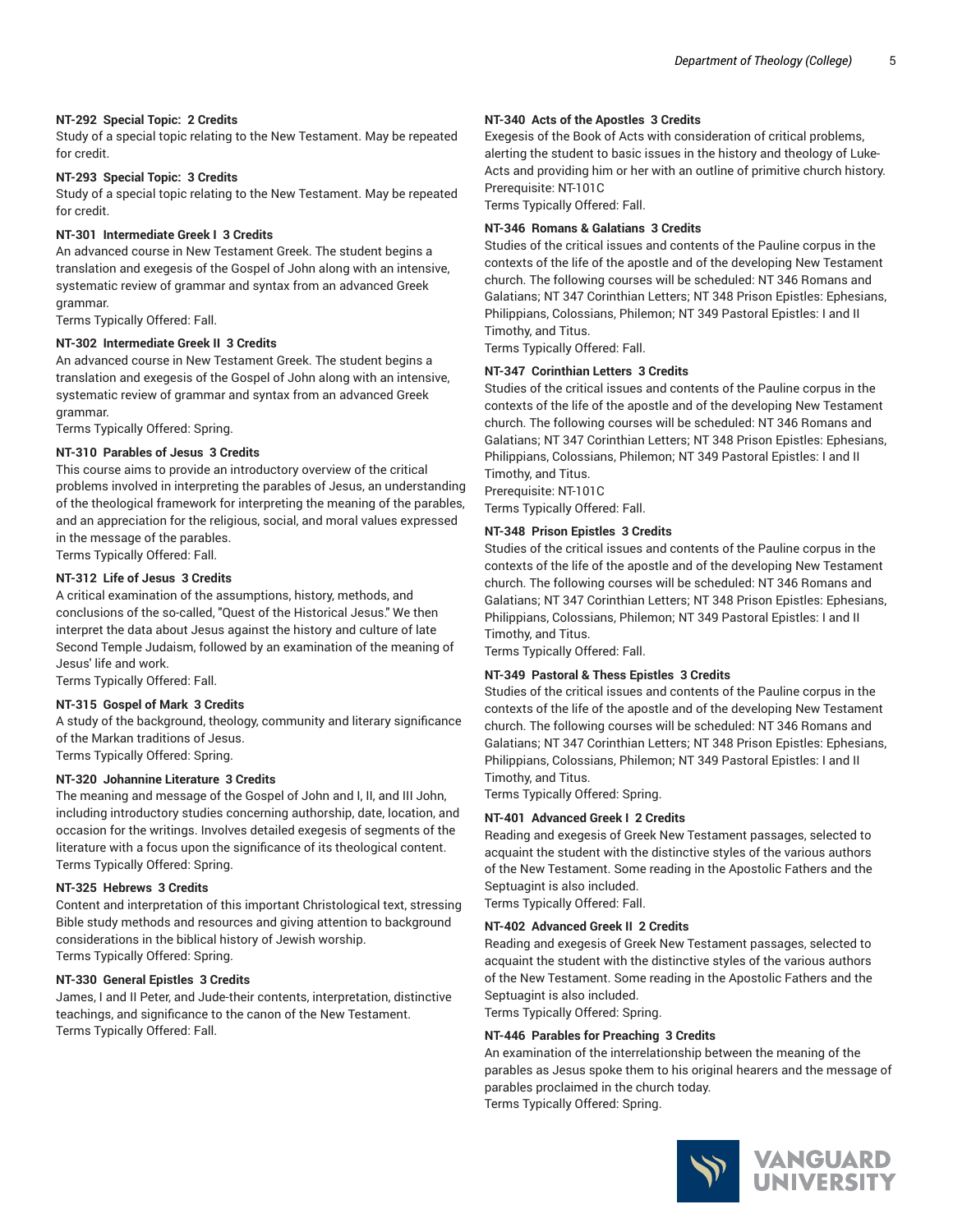# **NT-462 Selected Themes/NT Theology 3 Credits**

An advanced course for the study of important theological concepts of the New Testament. The focus will be twofold: the orthodox understanding of major doctrines in the light of their first-century environment, and the development of a basic methodology that will guide the student in the practice of theological interpretation of the New Testament. Core requirement for the religion major offered every spring. Terms Typically Offered: Spring.

### **NT-470 Special Topic: 1-3 Credits**

Study of a special topic in New Testament. May be repeated for credit.

#### **NT-472 Synoptic Gospels 3 Credits**

The study of the history and nature of the Synoptic Problem and the methods of Gospel research; and an overview of the content, characteristics, and theology of the first three Gospels. Terms Typically Offered: Spring.

#### **NT-480 Individual Studies: 1-3 Credits**

May be repeated for credit.

# **NT-490 Seminar: 1-3 Credits**

Mutual investigation of one topic in New Testament of particular relevance to upper division religion majors. May be repeated for credit.

# **Old Testament**

# **OT-201 Old Testament Survey 3 Credits**

Prerequisite to all upper division courses in Old Testament. An introductory study of the literature of the Old Testament, with a view toward appreciation of its content and historical development, with emphasis on theological themes such as creation, election, and redemption. (required for all Religion majors; meets Religion/Humanities requirement for other majors).

Terms Typically Offered: Fall and Spring.

# **OT-201C Old Testament Survey 3 Credits**

Prerequisite to all upper division courses in Old Testament. An introductory study of the literature of the Old Testament, with a view toward appreciation of its content and historical development, with emphasis on theological themes such as creation, election, and redemption.

Terms Typically Offered: Fall and Spring.

# **OT-291 Special Topic: 1 Credit**

Study of a special topic relating to the Old Testament. May be repeated for credit.

# **OT-292 Special Topic: 2 Credits**

Study of a special topic relating to the Old Testament. May be repeated for credit.

#### **OT-293 Special Topic: 3 Credits**

Study of a special topic relating to the Old Testament. May be repeated for credit.

#### **OT-306 Intermediate Hebrew I 3 Credits**

Review and consolidation of grammar and syntax. Extensive reading in the narrative portions of the Old Testament for style and vocabulary. Offered alternate years.

Terms Typically Offered: Fall.

#### **OT-307 Intermediate Hebrew II 3 Credits**

Review and consolidation of grammar and syntax. Extensive reading in the narrative portions of the Old Testament for style and vocabulary. Offered alternate years.

Terms Typically Offered: Spring.

#### **OT-310 Psalms 3 Credits**

A study of selected Psalms, especially noting the structure, language, meaning, authorship, and historic setting of each. Terms Typically Offered: Spring.

#### **OT-320 Poetic & Wisdom Literature 3 Credits**

A study of the wisdom literature of the Old Testament with attention to the characteristic features and forms of Hebrew poetry and the role of wisdom in Israel. This course may include any of the following books: Job, Proverbs, Ecclesiastes, and the Song of Solomon. Prerequisite: OT-201C

Terms Typically Offered: Fall.

#### **OT-330 Isaiah 1-39 3 Credits**

Studies in the lives and literature of the Hebrew prophets. The following courses in the prophets will be scheduled: OT 330 Isaiah 1-39, OT 331 Isaiah 40-66, OT 332 Jeremiah, OT 333 Ezekiel, and OT 334 Minor Prophets.

Terms Typically Offered: Fall.

#### **OT-331 Isaiah 40-66 3 Credits**

Studies in the lives and literature of the Hebrew prophets. The following courses in the prophets will be scheduled: OT 330 Isaiah 1-39, OT 331 Isaiah 40-66, OT 332 Jeremiah, OT 333 Ezekiel, and OT 334 Minor Prophets.

Terms Typically Offered: Fall.

#### **OT-332 Jeremiah 3 Credits**

Studies in the lives and literature of the Hebrew prophets. The following courses in the prophets will be scheduled: OT 330 Isaiah 1-39, OT 331 Isaiah 40-66, OT 332 Jeremiah, OT 333 Ezekiel, and OT 334 Minor Prophets.

Terms Typically Offered: Spring.

#### **OT-333 Prophetic Literature: Ezekiel 3 Credits**

Studies in the lives and literature of the Hebrew prophets. The following courses in the prophets will be scheduled: OT 330 Isaiah 1-39, OT 331 Isaiah 40-66, OT 332 Jeremiah, OT 333 Ezekiel, and OT 334 Minor Prophets.

Terms Typically Offered: Spring.

# **OT-334 Minor Prophets 3 Credits**

Studies in the lives and literature of the Hebrew prophets. The following courses in the prophets will be scheduled: OT 330 Isaiah 1-39, OT 331 Isaiah 40-66, OT 332 Jeremiah, OT 333 Ezekiel, and OT 334 Minor Prophets.

Terms Typically Offered: Fall.

### **OT-341 Genesis 3 Credits**

An examination of the historical and legal formulations in Genesis through Deuteronomy in light of recent archaeological finds and critical research. The following courses will be included: OT 341 Genesis, OT 342 Exodus, OT 343 Leviticus, OT 344 Numbers, and OT 345 Deuteronomy. Terms Typically Offered: Spring.

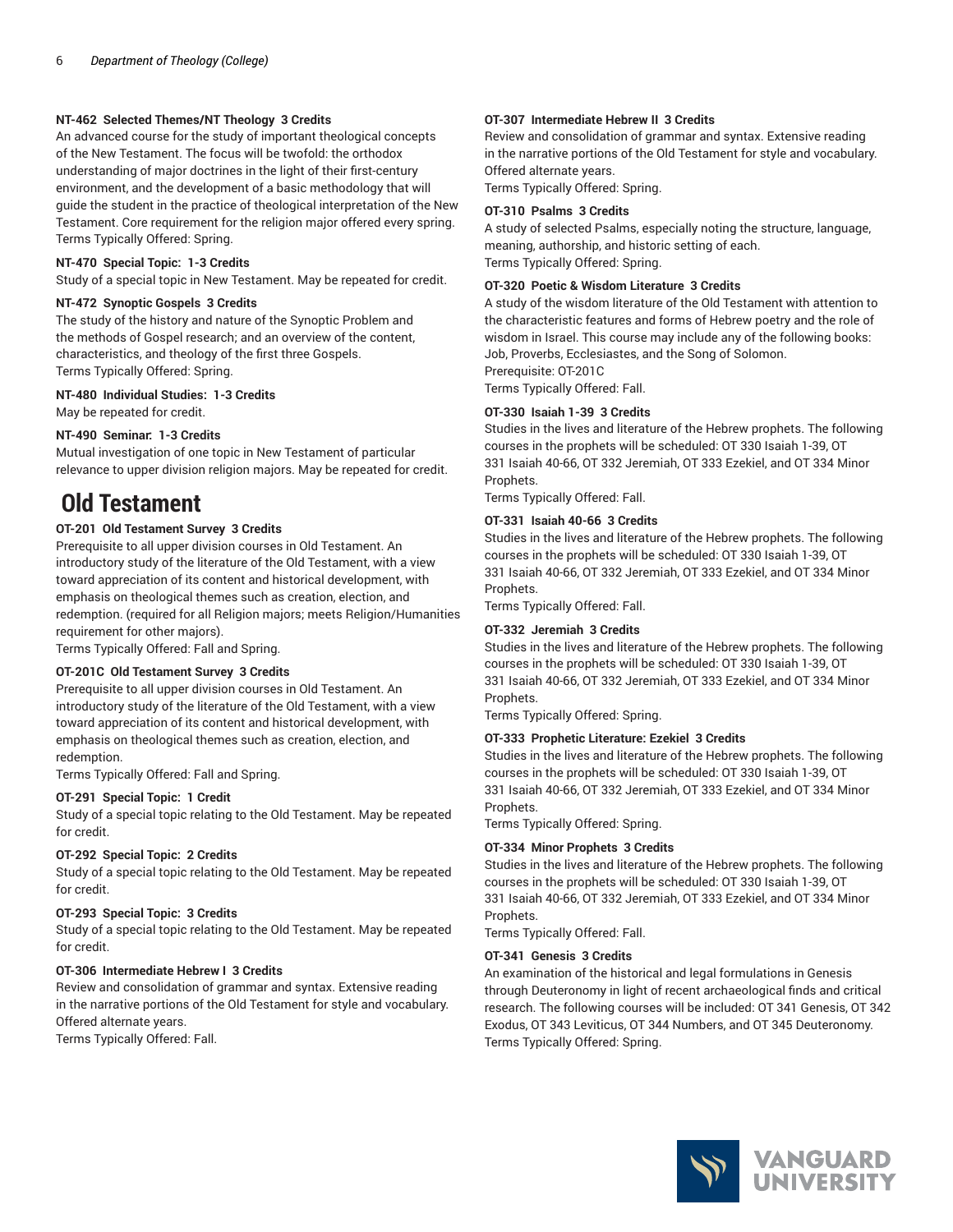### **OT-342 Exodus 3 Credits**

An examination of the historical and legal formulations in Genesis through Deuteronomy in light of recent archaeological finds and critical research. The following courses will be included: OT 341 Genesis, OT 342 Exodus, OT 343 Leviticus, OT 344 Numbers, and OT 345 Deuteronomy. Terms Typically Offered: Fall.

#### **OT-343 Leviticus 3 Credits**

An examination of the historical and legal formulations in Genesis through Deuteronomy in light of recent archaeological finds and critical research. The following courses will be included: OT 341 Genesis, OT 342 Exodus, OT 343 Leviticus, OT 344 Numbers, and OT 345 Deuteronomy.

#### **OT-344 Numbers 3 Credits**

An examination of the historical and legal formulations in Genesis through Deuteronomy in light of recent archaeological finds and critical research. The following courses will be included: OT 341 Genesis, OT 342 Exodus, OT 343 Leviticus, OT 344 Numbers, and OT 345 Deuteronomy.

#### **OT-345 Deuteronomy 3 Credits**

An examination of the historical and legal formulations in Genesis through Deuteronomy in light of recent archaeological finds and critical research. The following courses will be included: OT 341 Genesis, OT 342 Exodus, OT 343 Leviticus, OT 344 Numbers, and OT 345 Deuteronomy.

#### **OT-406 Advanced Hebrew I 2 Credits**

Syntactical and exegetical analysis of selected portions from the Hebrew Old Testament. Offered on demand.

Terms Typically Offered: Fall.

#### **OT-407 Advanced Hebrew II 2 Credits**

Syntactical and exegetical analysis of selected portions from the Hebrew Old Testament. Offered on demand.

#### **OT-425 Women in the Books of Samuel 3 Credits**

This course will examine the books of 1 and 2 Samuel with particular emphasis upon the female characters that occur within the narrative, and the concurrent development of David's character as made evident in the biblical text through his significant relationships with women. The course will provide significant opportunity for students to acquire and improve interpretive skills appropriate to the narrative form of biblical text. Special attention will be given to the important contributions of the David narrative to a theology of kingship and the ethics of power usage within community, major themes in the books of Samuel. Terms Typically Offered: Fall.

#### **OT-430 Women in Early Israel 3 Credits**

This course will examine the role of women in early Israel and the theological significance of their inclusion in the biblical text. ÿA major portion of the course will be devoted to the study of selected female characters occurring in the books of Genesis through Judges. ÿThe course will provide significant opportunity for students to acquire and improve interpretive skills appropriate to the narrative form of biblical text. ÿAttention will also be given to relevant cultural realities of women in the ancient Near Eastern world.

Terms Typically Offered: Spring.

#### **OT-470 Special Topic: 1-3 Credits**

Study of a special topic in Old Testament. May be repeated for credit.

#### **OT-472 Selected Themes/OT Theology 3 Credits**

An exploration of the meaning of, and limits for, biblical theology, together with the works of certain prominent scholars in the area; and of selected motifs in the Old Testament. Core requirement for the religion major offered every fall.

Prerequisite: NT-101C, OT-201C; THEO-101C or THEO-103C Terms Typically Offered: Fall.

**OT-480 Individual Studies: 1-3 Credits**

May be repeated for credit.

#### **OT-490 Seminar: 3 Credits**

Mutual investigation of one topic in Old Testament of particular relevance to upper division religion majors. May be repeated for credit.

# **Pastoral Leadership Studies**

**PLST-291 Special Topic: 1 Credit**

Study of a special topic in pastoral leadership. May be repeated for credit.

#### **PLST-292 Special Topic: 2 Credits**

Study of a special topic in pastoral leadership. May be repeated for credit.

### **PLST-293 Special Topic: 3 Credits**

Study of a special topic in pastoral leadership. May be repeated for credit.

#### **PLST-310 Intro/Christian Leadership 2 Credits**

An introduction to a theology of leadership through the development of a healthy interior life; an understanding of a situational approach to leadership; and knowledge of the leader's role in the corporate vision, spirituality, and mission of the Christian community. Core requirement for the religion major offered every semester.

Terms Typically Offered: Fall and Spring.

#### **PLST-312 Intro/Pastoral Care 2 Credits**

Permission of the instructor for non-majors. An introduction to a theology of care and counsel as a central focus of leadership-lay and vocationalin the mission and ministry of the Christian community. Core requirement for the religion major offered every spring. Terms Typically Offered: Fall and Spring.

# **PLST-314 Intro/Preaching & Teaching 2 Credits**

An introduction to the proclamation mission of communicating the gospel through teaching and preaching. Core requirement for the religion major offered every semester.

Prerequisite: BINT-270, NT-101C, OT-201C; THEO-101C or THEO-103C/H Terms Typically Offered: Fall and Spring.

#### **PLST-347 Ministry and Media 3 Credits**

**PLST-372 Res/Meth/Study/Ethics/Chrs Ldr 3 Credits** Terms Typically Offered: Spring.

**PLST-406C Music and Worship 3 Credits** Terms Typically Offered: Spring.

#### **PLST-420 Disciplines/Spiritual Life 3 Credits**

A study of the biblical and theological foundations of spirituality within the Pentecostal/charismatic tradition. The emphasis will be on building a functioning spiritual life by the exercise of spiritual disciplines such as prayer, worship, community, fasting, and other disciplines. Core requirement for the religion major offered every fall. Prerequisite: NT-101C, OT-201C; THEO-101C or THEO-103C/H Terms Typically Offered: Fall.

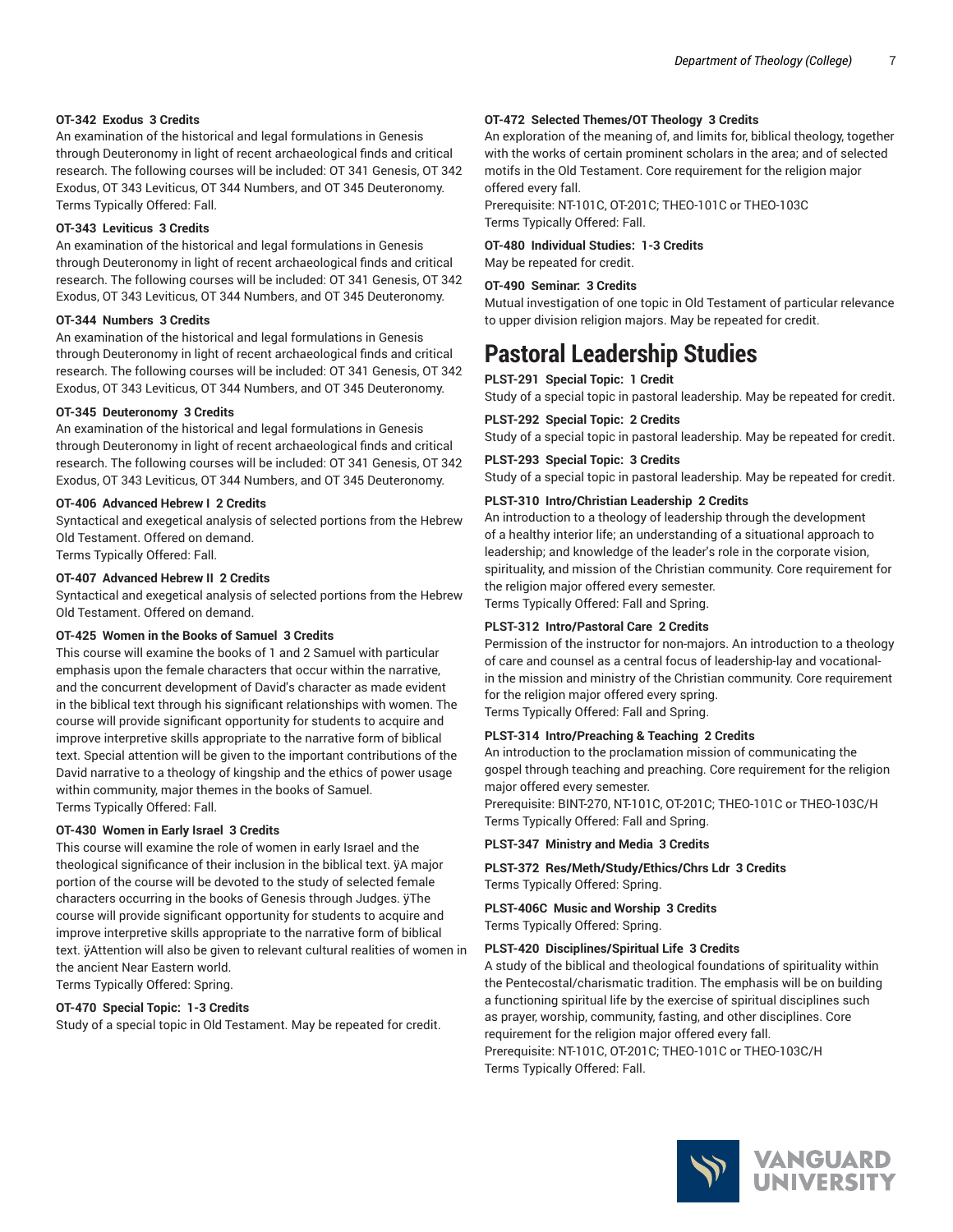# **PLST-423 Sociology of Religion 1-3 Credits**

Terms Typically Offered: Spring.

**PLST-424 Pentecost-Charismat Movmnt 1-3 Credits**

### **PLST-425 Narrative/Expository Preaching 3 Credits**

An examination of narrative and expository preaching methods as complementary styles of preaching to strengthen pulpit ministry. Terms Typically Offered: Spring.

### **PLST-430 Management/Christian Organztns 3 Credits**

Exploring effective management from a systems perspective that examines the internal processes of a learning organization as well as its relationship with the environment. Selected topics will also include recruitment and training of volunteers, conflict management, team building, planning and financial management, and legal issues. Terms Typically Offered: Spring.

#### **PLST-432 Women in Ministry 3 Credits**

An overview of the biblical and contemporary views on the leadership roles of women in the church, and the relevance of women in ministry for the modern church.

Terms Typically Offered: Spring.

#### **PLST-440 Pastoral Care/Counseling 3 Credits**

The application of counseling and guidance principles to the work of the pastor and other religious workers in the field of pastoral care, including the use of case studies in ministering to persons with illness, grief, home, youth, or other types of special problems.

Prerequisite: PLST-312

Terms Typically Offered: Fall.

# **PLST-446 Parables/Preaching 3 Credits**

An examination of the interrelationship between the meaning of the parables as Jesus spoke them to his original hearers and the message of parables proclaimed in the church today. Terms Typically Offered: Spring.

# **PLST-449 Denominational Polity 1 Credit**

Guided reading and discussion of official district and national constitutions and bylaws, and research in denominational history and doctrine. Designed for students seeking ministerial credentials with the Assemblies of God.

Terms Typically Offered: Fall.

# **PLST-450 Ministerial Internship 3-12 Credits**

The internship program is a full-time, one-semester course of intensive inservice ministerial training in an assigned church under the supervision of a pastor and religion faculty member. Specific internship modules may also be taken during two, three, or four semesters. A maximum number of twelve units may be taken for internship credit. Note: Application forms are available in the Department of Religion office. Terms Typically Offered: Fall and Spring.

# **PLST-455 Current Issues/Youth Ministry 3 Credits** Terms Typically Offered: Fall.

**PLST-457 Church Growth 3 Credits**

### **PLST-460 Practicum 1-3 Credits**

A learning experience which integrates classroom theory with practice through assigned responsibilities in local churches, hospitals, mission fields, or other appropriate institutions under supervision by both the onscene administrator and the religion faculty member. May be repeated for credit. Note: Application forms are available in the Department of Religion office.

Terms Typically Offered: Fall and Spring.

### **PLST-461 Integrative Field Studies 3 Credits**

Highly Recommended: PLST 450 or PLST 460A course designed to integrate theory with guided field experience in the student's chosen field. The intent is to reflect theologically in a ministry setting with special attention given to examining one's spiritual gifts, calling, identity, and preparation.

Terms Typically Offered: Spring.

#### **PLST-470 Special Topic: 1-3 Credits**

Study of a special topic in pastoral leadership. May be repeated for credit.

**PLST-480 Ind Studies: 1-3 Credits** May be repeated for credit.

#### **PLST-490 Seminar: 1-3 Credits**

Mutual investigation of one topic in pastoral leadership of particular relevance to upper division religion majors. May be repeated for credit.

# **Philosophy**

# **PHIL-201 Introduction to Philosophy 3 Credits**

An introductory study which aims to provide a basic understanding of the nature and aims of philosophy, an acquaintance with some representative philosophical problems, an introduction to the methodology of philosophical inquiry, and a mastery of some of the terminology employed in philosophical discussion. This course does not fulfill a core curriculum requirement. Core requirement for the religion major offered every semester.

Terms Typically Offered: Fall and Spring.

**PHIL-291 Special Topic: 1 Credit**

Study of a special topic in philosophy. May be repeated for credit.

#### **PHIL-292 Special Topic: 2 Credits**

Study of a special topic in philosophy. May be repeated for credit.

**PHIL-293 Special Topic: 3 Credits**

Study of a special topic in philosophy. May be repeated for credit.

#### **PHIL-430 Ethics 3 Credits**

The course provides an introduction to a variety of ethical theories and systems in order to formulate alternative perspectives for ethical analysis and decision making.

#### **PHIL-437 Philosophy of Religion 3 Credits**

The course employs philosophical methodology to examine the problems of the nature, limits, and validity of religious knowledge; the meaning of religious language; and the origin and nature of evil. This course does not fulfill a core curriculum requirement.

Terms Typically Offered: Spring.

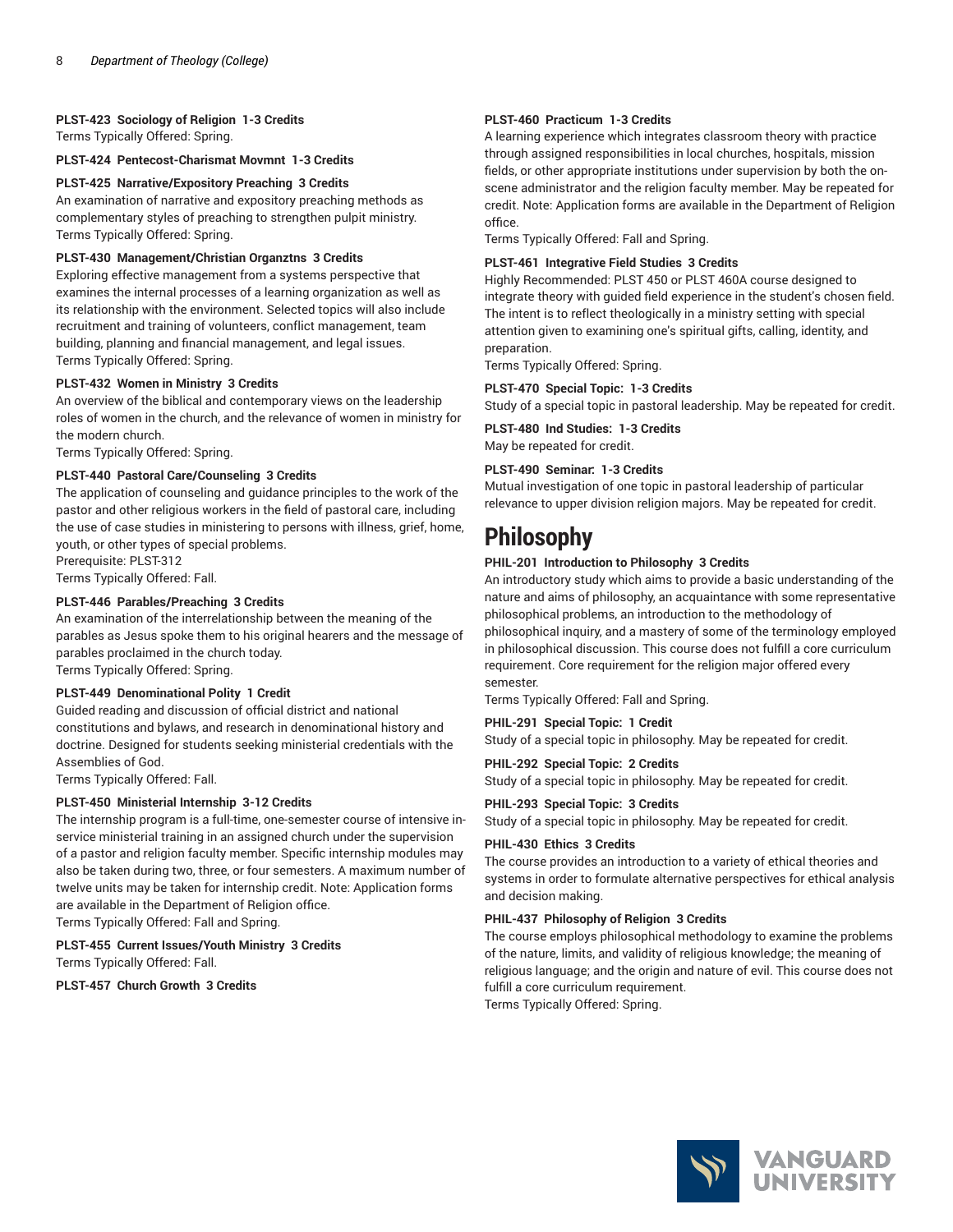#### **PHIL-467 Beauty and the Christian Life 3 Credits**

An exploration of the category of beauty as it is variously addressed within the Bible, historic and contemporary Christian theology, and philosophy. These sources will be considered so that students may begin developing their own constructive theology of beauty. Terms Typically Offered: Fall and Spring.

#### **PHIL-470 Special Topic: 1-3 Credits**

Study of a special topic in philosophy. May be repeated for credit.

# **Theology**

# **THEO-101 Foundations of Christian Life 3 Credits**

An introduction to Christian faith and life, embracing the primary theological tenets and fundamental values that empower a Christian to address contemporary cultural issues, seek integrity in personal behavior, and respond to the great commission to reach the world. (meets Religion/Humanities requirement)

Terms Typically Offered: Fall and Spring.

#### **THEO-101C Foundations of Christian Life 3 Credits**

An introduction to Christian faith and life, embracing the primary theological tenets and fundamental values that empower a Christian to address contemporary cultural issues, seek integrity in personal behavior, and respond to the great commission to reach the world. Terms Typically Offered: Fall and Spring.

#### **THEO-103 Introduction to Theology 3 Credits**

An introductory study of the subject matter and scope of Christian theology. Examination is made of philosophical presuppositions, definition is sought for theological terms, and articulation of theological concepts is encouraged. Particular attention is given to the doctrinal tenets of the Assemblies of God. (Required for all religion majors/meets Religion/Humanities for all majors)

Terms Typically Offered: Fall, Spring, and Summer.

# **THEO-103C Intro to Theology 3 Credits**

An introductory study of the subject matter and scope of Christian theology. Examination is made of philosophical presuppositions, definition is sought for theological terms, and articulation of theological concepts is encouraged. Particular attention is given to the doctrinal tenets of the Assemblies of God. Students majoring in Religion (any concentration) must take THEO-103C to fulfill the core curriculum requirement in theology.

Terms Typically Offered: Fall and Spring.

#### **THEO-103H Introduction to Theology Honors 3 Credits**

An introductory study of the subject matter and scope of Christian theology. Examination is made of philosophical presuppositions, definition is sought for theological terms, and articulation of theological concepts is encouraged. Particular attention is given to the doctrinal tenets of the Assemblies of God. This course is for honors students only. Terms Typically Offered: Fall.

#### **THEO-291 Special Topic: 1 Credit**

Study of a special topic in theology. May be repeated for credit.

#### **THEO-292 Special Topic: 2 Credits**

Study of a special topic in theology. May be repeated for credit.

#### **THEO-293 Special Topic: 3 Credits**

Study of a special topic in theology. May be repeated for credit.

#### **THEO-300C Developing a Christian World View 3 Credits**

This course surveys the history of philosophical worldviews and life narratives as a background for understanding the challenges involved in developing a theology and ethic accountable to the biblical witness but contextual in a given culture. Theological currents leading to postmodernity will be explored through the lens provided by the questions and encounters that emerge from both western and nonwestern Christian perspectives.

Terms Typically Offered: Fall, Spring, and Summer.

#### **THEO-300H Developing a Christian World View 3 Credits**

This course surveys the history of philosophical worldviews and life narratives as a background for understanding the challenges involved in developing a theology and ethic accountable to the biblical witness but contextual in a given culture. Theological currents leading to postmodernity will be explored through the lens provided by the questions and encounters that emerge from both western and nonwestern Christian perspectives.

Terms Typically Offered: Fall, Spring, and Summer.

#### **THEO-301 Christian Ethics 3 Credits**

This course aims to investigate the moral implications of the Christian faith. Emphases will be placed on the theological nature of Christian ethical reflection, and the evaluation of specific moral issues from the vantage point of Christian faith.

Terms Typically Offered: Fall and Spring.

#### **THEO-318 Systematic Theology I Anthropology, Christology, Soteriology 3 Credits**

Using Scripture and the church's historic theological wisdom, this course is a study of God's nature, the Trinity, creation, humankind as Imago Dei, the fall, Jesus Christ's person and salvific work, and the elements of salvation including justification, sanctification and glorification. Core requirement for the religion major offered every semester. Prerequisite: NT-101C, OT-201C; THEO-101C or THEO-103C/H Terms Typically Offered: Fall.

#### **THEO-320 Systematic Theology II: Pneumatology Ecclesiology, Eschatology 3 Credits**

This course covers Pneumatology, Eccelsiology, and Eschatology. ÿUsing Scripture and the church's historic theological wisdom this course is a study of the Holy Spirit's person, work, and gifts, the church's nature and vocation, and the last things, including the resurrection, final judgment, and new creation. Core requirement for the religion major offered every semester.

Terms Typically Offered: Spring.

#### **THEO-415 Intro to Narrative Theology 3 Credits**

This course explores the implications of storytelling and narrative as a way of thinking about - and engaging in - the theological task. It is the assumption of this course that the conceptual categories of narrative are irreducible to other forms of thought and that they therefore represent a domain of knowledge, which possesses its own independent validity. Put differently, the think in story. For this reason, interpretation, which is sensitive to narrative form, may help to expose that value. It is the purpose of this course to develop the sensitivities necessary to understand this important dimension of religious expression. Terms Typically Offered: Fall.

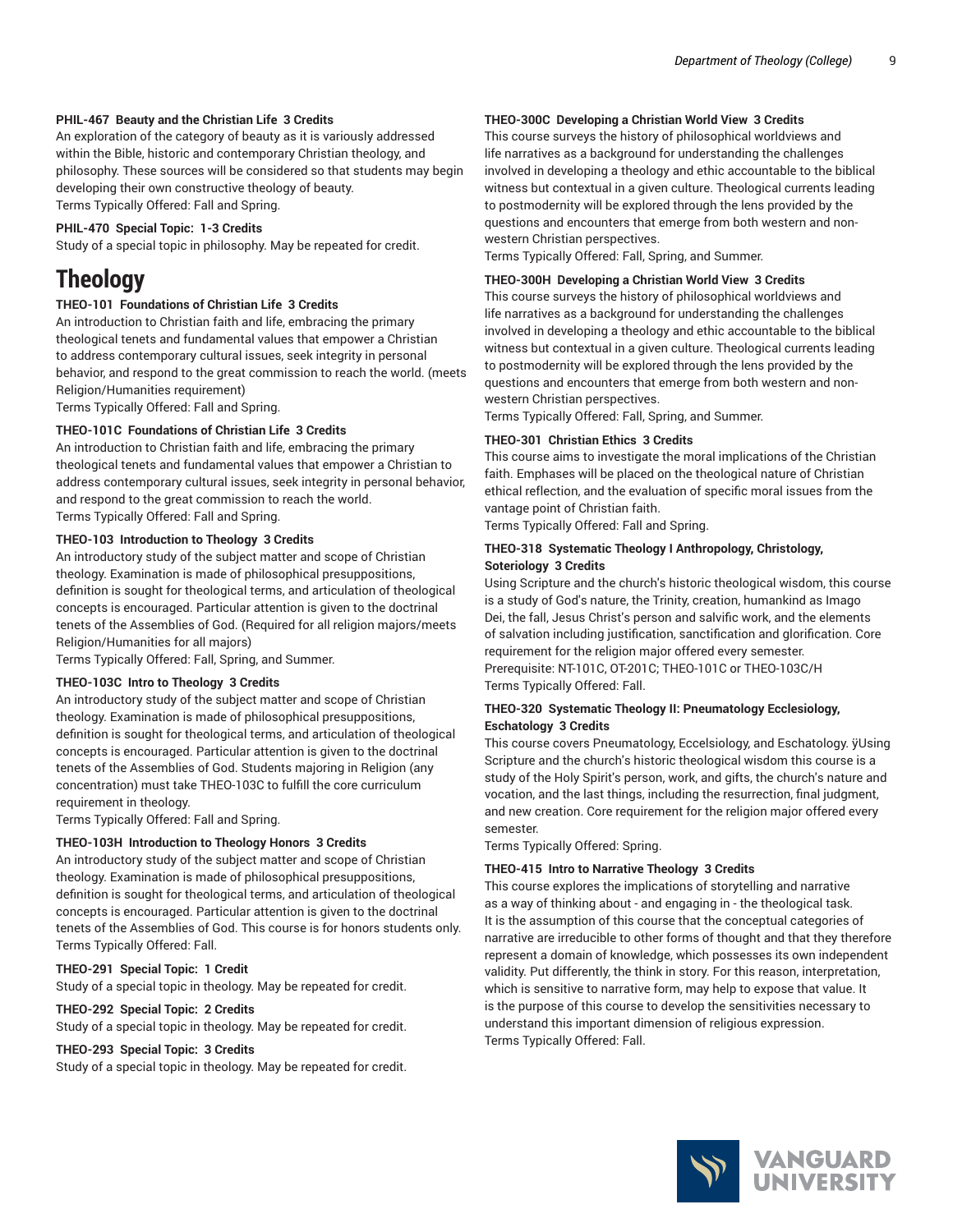### **THEO-432 Women in Ministry 3 Credits**

An overview of the biblical and contemporary views on the leadership roles of women in the church, and the relevance of women in ministry for the modern church.

Terms Typically Offered: Spring.

### **THEO-437 Philosophy of Religion 3 Credits**

The course employs philosophical methodology to examine the problems of the nature, limits, and validity of religious knowledge; the meaning of religious language; and the origin and nature of evil. This course does not fulfill a core curriculum requirement. Terms Typically Offered: Fall.

# **THEO-467 Beauty and the Christian Life 3 Credits**

An exploration of the category of beauty as it is variously addressed within the Bible, historic and contemporary Christian theology, and philosophy. These sources will be considered so that students may begin developing their own constructive theology of beauty. Terms Typically Offered: Spring.

#### **THEO-470 Special Topic: 1-3 Credits**

Study of a special topic in theology. May be repeated for credit.

#### **THEO-480 Individual Studies: 1-3 Credits** May be repeated for credit.

#### **THEO-490 Seminar: 3 Credits**

Mutual investigation of one topic in theology of particular relevance to upper division religion majors. May be repeated for credit.

#### **THEO-499C Theo/Min/Post-Chrstn Context 3 Credits**

Required of all religion majors during the senior year. This capstone course explores the changing role of pastoral, theological, and ethical reflection and practice in the contemporary context of shifting social realities. Particular attention is paid to the role of Pentecostalism within this matrix. Core requirement for the religion major offered every semester.

Terms Typically Offered: Fall and Spring.

# **Women and Justice Studies**

# **WJST-P345 Human Trafficking 3 Credits**

This course addresses trafficking based on the U.S. State Department model of Prevention, Protection, and Prosecution. Explores how trafficking happens, why it happens, and what can be done about it. For students interested in combatting human trafficking, this course offers a better understanding of professional career choices, as well as volunteer opportunities. The course includes guest speakers with indepth knowledge and experience in the field from law enforcement and victim services. Counts as elective toward Women & Justice Minor. Terms Typically Offered: Fall, Spring, and Summer.

#### **WJST-P440 Ethics & Human Trafficking 3 Credits**

This course will investigate ethical decision-making using the victim-centered, trauma-informed approach to human trafficking as a context. The course will explore how efforts to protect victims, prevent victimization, investigate and prosecute human traffickers and collaborate in multi-disciplinary task forces can be enhanced by recognizing significant ethical dilemmas occurring in the justice and victim services systems and addressing them directly, consistently and pragmatically. Students will learn how to identify ethical dilemmas and be provided with and apply ethical decision-making models in the context of biblical ethics and Christian virtues perspectives. Students will improve their ability to initially meet victims, perpetrators, colleagues and impacted agencies from their unique value systems, motivations and patterns of thinking and behaving.

Prerequisite: WJST-345 or consent of instructor Terms Typically Offered: Fall, Spring, and Summer.

#### **WJST-PNC345 Human Trafficking 0 Credits**

This course addresses trafficking based on the U.S. State Department model of Prevention, Protection, and Prosecution. Explores how trafficking happens, why it happens, and what can be done about it. For students interested in combatting human trafficking, this course offers a better understanding of professional career choices, as well as volunteer opportunities. The course includes guest speakers with indepth knowledge and experience in the field from law enforcement and victim services. Counts as elective toward Women & Justice Minor. Terms Typically Offered: Fall, Spring, and Summer.

#### **WJST-PNC437 Human Trafficking and Collaborations 0 Credits**

The issues around human trafficking partnerships will be explored. Both domestic and international collaborations challenges will be discussed. Topics examined will include understanding collaborations, how they can impact human trafficking efforts, prevention strategies, protection of victims, investigation and prosecurtion of cases and policies regarding labor trafficking. STudent will investigate different types of collaborative strategies and how to build effective partnerhsips to enhance antitrafficking efforts.

Prerequisite: WJST-345

# **WJST-PNC440 Ethics & Human Trafficking 0 Credits**

This course will investigate ethical decision-making using the victim-centered, trauma-informed approach to human trafficking as a context. The course will explore how efforts to protect victims, prevent victimization, investigate and prosecute human traffickers and collaborate in multi-disciplinary task forces can be enhanced by recognizing significant ethical dilemmas occurring in the justice and victim services systems and addressing them directly, consistently and pragmatically. Students will learn how to identify ethical dilemmas and be provided with and apply ethical decision-making models in the context of biblical ethics and Christian virtues perspectives. Students will improve their ability to initially meet victims, perpetrators, colleagues and impacted agencies from their unique value systems, motivations and patterns of thinking and behaving.

Prerequisite: WJST-345 or consent of instructor Terms Typically Offered: Fall, Spring, and Summer.

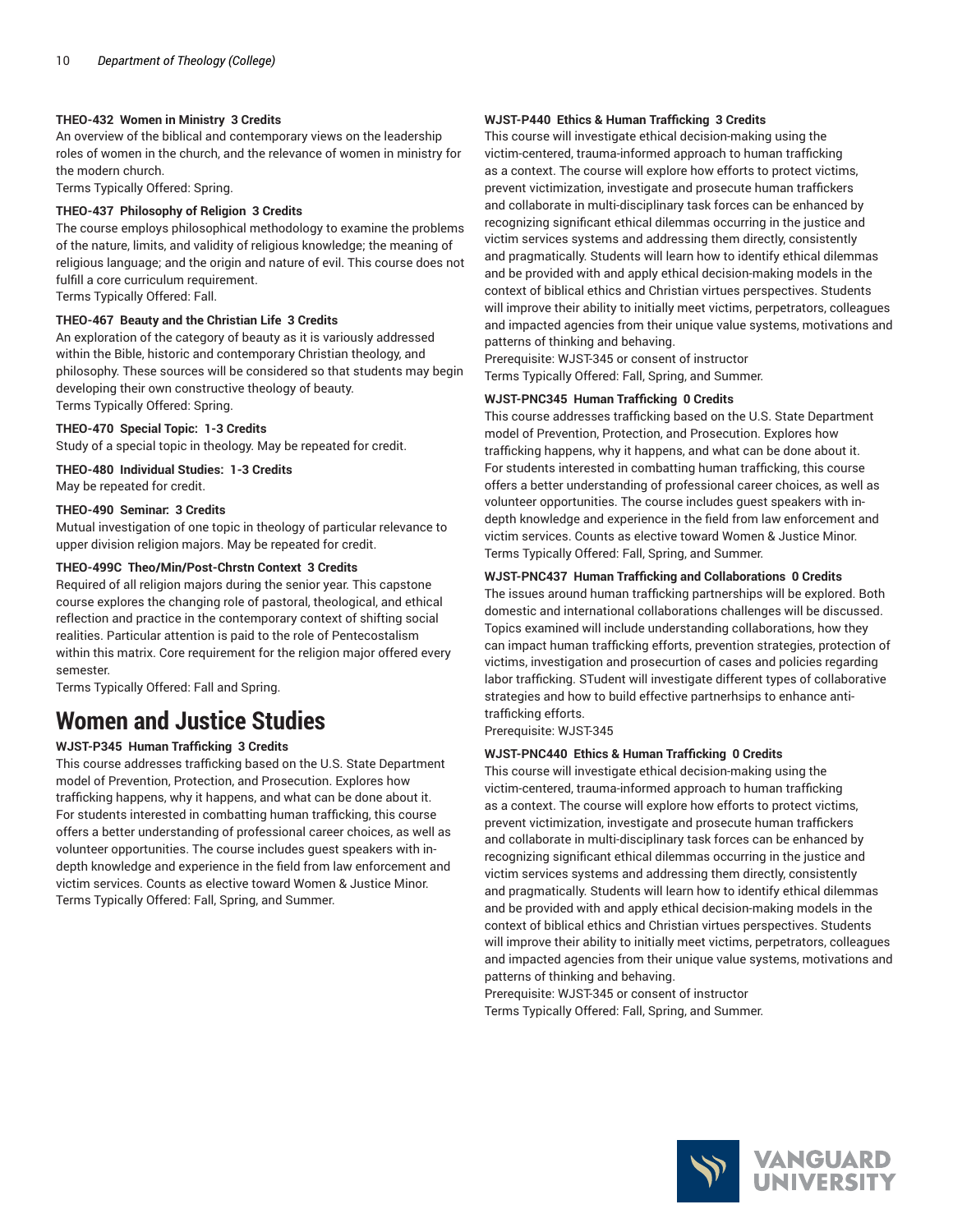#### **WJST-PNC442 Faith-Based Responses to Ht 0 Credits**

The issues around faith-based organizational (FBOs) responses to human trafficking will be explored. FBOs roles in anti-trafficking collaborations will be discussed, how they can contribute to prevention, protection of victims and human trafficking investigations and prosecutions. Strategies and policies for FBOs effective anti-trafficking work will be reviewed and suggestions for ongoing partnerships and activities that can positively impact anti-trafficking efforts.

#### **WJST-110 Introduction to Women and Justice 2 Credits**

An introductory course to the study of women and contemporary gender issues in society. This course will focus on such issues as the necessity for the study of women, gender as a cultural construct, theological interpretations of gender, and gender as perceived in history and literature. This course is part of the core requirement for a minor in Women & Justice Minor.

Terms Typically Offered: Spring.

#### **WJST-212 Ensure Justice Conference Studies 1 Credit**

Students are required to attend one conference sponsored by the Global Center for Women and Justice. A faculty member in the discipline covered by the conference theme will determine course work. May be repeated for credit.

#### **WJST-345 Human Trafficking 3 Credits**

This course addresses trafficking based on the U.S. State Department model of Prevention, Protection, and Prosecution. Explores how trafficking happens, why it happens, and what can be done about it. For students interested in combatting human trafficking, this course offers a better understanding of professional career choices, as well as volunteer opportunities. The course includes guest speakers with indepth knowledge and experience in the field from law enforcement and victim services. Counts as elective toward Women & Justice Minor. Terms Typically Offered: Fall, Spring, and Summer.

#### **WJST-410 Research in Women's Studies 3 Credits**

This course is designed to assist the student in integrating the multi-faceted aspects of women's issues into a final paper. Working in cooperation with the professor, the student will design and methodically research and write a major paper that reflects an advanced understanding of women in the context of the chosen subject area. Papers from this class will be presented in a public colloquium toward the end of the semester and submitted for publication. Prerequisite: WJST-110, WJST-212

#### **WJST-420 Country Study Abroad: [Topical Area] 3 Credits**

Country study abroad opportunities provide intensive examinations of human trafficking in specific countries. The course requires a brief survey of the region with a focus on contemporary human trafficking and slavery as well as a review of relevant causes of exploitation specific to nations. Course work will be completed online and with in-country practicum designed to reinforce learning objectives. This course may be repeated for credit in new contexts. Additional fees will be required.

### **WJST-430 Commercial Sexual Exploitation of Children 3 Credits**

This course is an introduction to the study of Commercial Sexual Exploitation of Children. The course will be organized around Prevention, Early Intervention, and Recovery. Theories of child development, prevention, violence, trauma, stages of change and resiliency will be useful to individuals who plan careers in areas such as elementary and secondary education, social services, child welfare, and juvenile justice. A primary focus of this course will be to identify strategies for early intervention with at risk and vulnerable youth.

#### **WJST-432 Sex Trafficking 3 Credits**

The issues around sex trafficking will be explroed. Both domestic and international sex trafficking will be discussed. Topics examined will include understanding sex trafficking and its dynamics, prevention strategies, protection of victims, investigation and prosecuriton of cases using laws and policies regarding sex trafficking. STudents will explore how vulnerable and at-risk poulations of sex trafficking can be identified through various societal and cultural indicators.

#### **WJST-434 Human Trafficking and Demand 3 Credits**

The issues around the demand for human trafficking will be explored. Both domestic and international demand dynamics will be discussed. Topics examined will include understanding types of deman related to various kinds of human trafficking, how demand impacts the extent of human trafficking, prevention strategies, protection of victims, investigation and prosecution of cases and policies regarding those who demand various kinds of human trafficking. STudent will determine how to describe the cultural and societal factors contributing to demand, and how they can work towards eliminating deman for the services and products resulting from human trafficking.

#### **WJST-435 Human Trafficking Survivor Care 3 Credits**

Human Trafficking Suvivor Care (formerly known as Aftercare) is designed to help students examine the complex causes and holistic effects of human trafficking. In light of best practices, this course seeks to equip students with the knowledge needed to understand the holistic needs of human trafficking survivors as they begin their aftercare and restoration process. It will consider physical, psychological, social and spiritual needs in relation to culture, society, and trauma. This course will help students engage in best practices and tools used by leading practitioners in order to best serve and walk alongside human trafficking survivors as they move from crisis to self-sufficiency to thriving. Prerequisite: WJST-345 or consent of instructor

#### **WJST-437 Human Trafficking and Collaborations 3 Credits**

The issues around human trafficking partnerships will be explored. Both domestic and international collaborations challenges will be discussed. Topics examined will include understanding collaborations, how they can impact human trafficking efforts, prevention strategies, protection of victims, investigation and prosecurtion of cases and policies regarding labor trafficking. STudent will investigate different types of collaborative strategies and how to build effective partnerhsips to enhance antitrafficking efforts.

Prerequisite: WJST-345

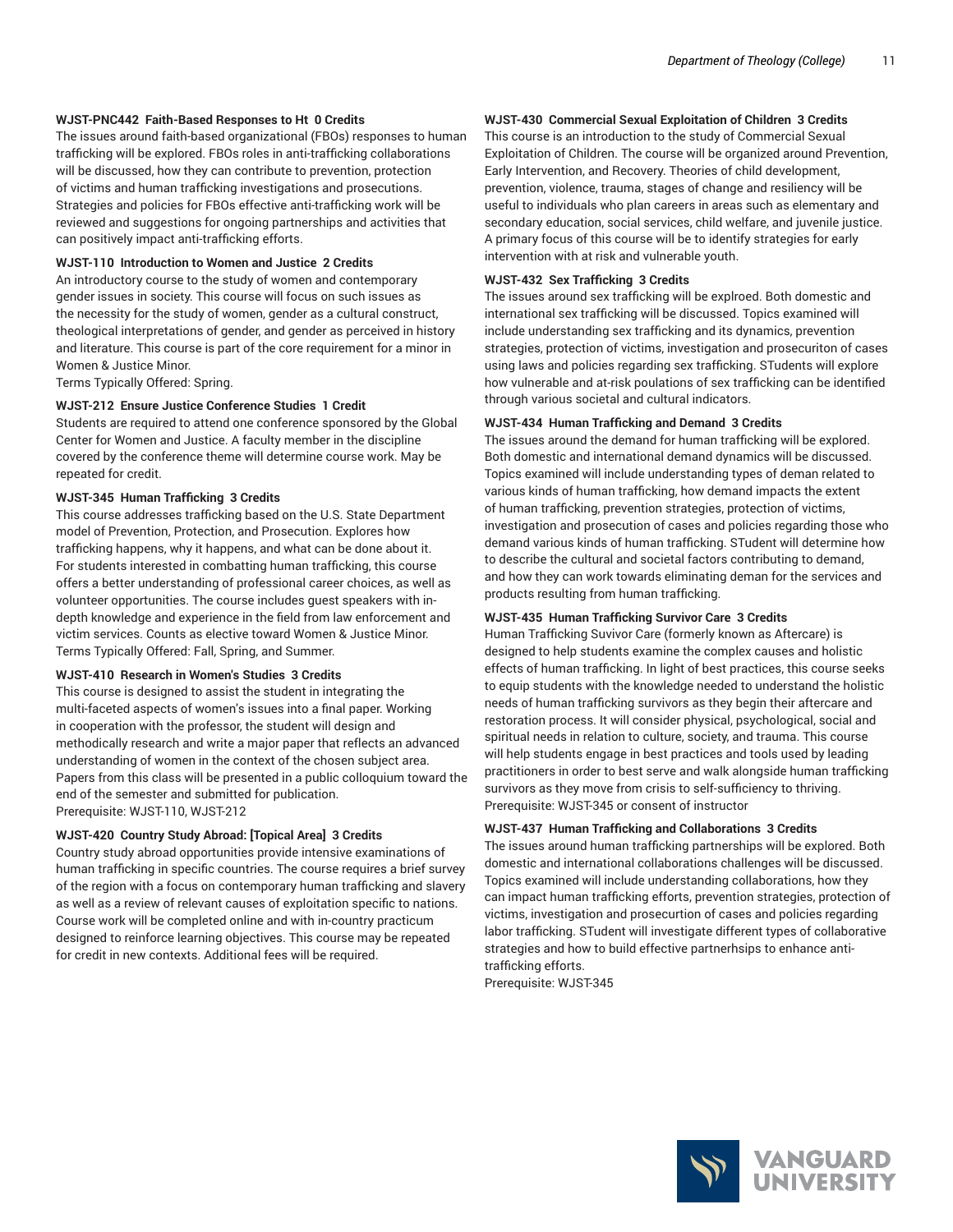#### **WJST-439 Human Trafficking Prevention 3 Credits**

The issues around human trafficking prevention will be explored. Both domestic and international prevention strategies will be discussed. Topics examined will include understanding partnerships impacting prevention efforts, protection of victims, investigations and prosecutions of cases and policies regarding human trafficking. Student will explore different types of prevention challenges and models and determine which prevention activities and proceesses may enhance anti-trafficking efforts in their locations and areas of expertise.

#### **WJST-440 Ethics & Human Trafficking 3 Credits**

This course will investigate ethical decision-making using the victim-centered, trauma-informed approach to human trafficking as a context. The course will explore how efforts to protect victims, prevent victimization, investigate and prosecute human traffickers and collaborate in multi-disciplinary task forces can be enhanced by recognizing significant ethical dilemmas occurring in the justice and victim services systems and addressing them directly, consistently and pragmatically. Students will learn how to identify ethical dilemmas and be provided with and apply ethical decision-making models in the context of biblical ethics and Christian virtues perspectives. Students will improve their ability to initially meet victims, perpetrators, colleagues and impacted agencies from their unique value systems, motivations and patterns of thinking and behaving.

Prerequisite: WJST-345 or consent of instructor Terms Typically Offered: Fall, Spring, and Summer.

#### **WJST-442 Faith-Based Reponse to Human Trafficking 3 Credits**

The issues around faith-based organizational (FBOs) responses to human trafficking will be explored. FBOs roles in anti-trafficking collaborations will be discussed, how they can contribute to prevention, protection of victims and human trafficking investigations and prosecutions. Strategies and policies for FBOs effective anti-trafficking work will be reviewed and suggestions for ongoing partnerships and activities that can positively impact anti-trafficking efforts. Prerequisite: WJST-345

# **WJST-445 Labor Trafficking 3 Credits**

The issues around labor trafficking will be explored. Both domestic an international labor trafficking will be discussed. Topics examined will include the extent of the problem and its relation to other forms of human trafficking, prevention strategies, protection of victims, investigation and prosecution of cases, policies regarding labor trafficking, and partnerhips and collaborations impacting labor trafficking locally and globally. Prerequisite: WJST-345 or consent of instructor Terms Typically Offered: Fall, Spring, and Summer.

#### **WJST-447 Human Trafficking/Smuggling of Migrants 3 Credits**

The issues around human trafficking and the smuggling of migrants will be explored and discussed. Risk factors and circumstances leading to populations being vulnerable to being exploited while attempting to migrate to other countries and internally displaced will be explored. The course will review how the smuggling of migrants can lead to human trafficking and propose alternate strategies for identifying smuggled migrants and preventing them from being exploited in human trafficking and other transnational crime.

Prerequisite: WJST-345

#### **WJST-449 Human Trafficking Grant Management 3 Credits**

The issues around human trafficking grant writing and management will be addressed. Federal, State and Foundation grant opportunities will be discussed. Topics explored will include finding grant opportuntiites, how to effectively write grants that address the topics solicited, submission of grants, and how to manage grants received for anti-trafficking efforts. Students will determine different types of collaborative strategies to enhance grant submissions and how to build effective partnerships to enhance grant writing and management efforts.

**WJST-450 Global Center for Women and Justice Internship 1-3 Credits** Students select an internship from the repertoire of projects the Global Center for Women and Justice is currently working on. Students may alternatively choose an externship with one of GCWJ's partner organizations. Students earn one course of credit for every 30 hours of interning. Course credit also requires short readings and reflection papers. Course may be repeated once. Students need to be on the WJST Minor track.

#### **WJST-452 Women's Studies Teaching Internship 1-3 Credits**

Regular hours each week for classes and/or meetings are established at the beginning of the semester. The intern will assist the instructor in course-related activities. May be repeated for a maximum of 3 units. Open to juniors or seniors with a GPA or 3.0 or above with the permission of the instructor.

#### **WJST-455 Research Assistantship 1-3 Credits**

The undergraduate research assistantship engages students in original research projects of the faculty or student's own design. Its aim is to apply those skills learned in prior research design and methodology coursework and/or expand on these as appropriate to the student's skill set. The student assistant will be assigned to work on various steps of the research process from the formulation of the problem through the analysis of the data and preparation of the research report in written and/ or oral formats. A research agenda will be developed with each student, which then becomes the guide for the class. Students will meet with instructor weekly to discuss findings and progress. May be repeated for credit up to 6 units.

#### **WJST-470 Special Topic: 3 Credits**

This course concentrates on a particular issue relevant to Women's Studies students such as gender theory, gender pedagogy, women's health, women and patriarchy, women in business, or motherhood. May be repeated for credit as new course topics are developed.

# **Youth Leadership Studies**

**YLST-291 Special Topic: 1 Credit** Study of a special topic in youth leadership. May be repeated for credit.

#### **YLST-292 Special Topic: 2 Credits**

Study of a special topic in youth leadership. May be repeated for credit.

#### **YLST-293 Special Topic: 3 Credits**

Study of a special topic in youth leadership. May be repeated for credit.

#### **YLST-324 Intro/Youth Ministry 2 Credits**

A development of a theology and philosophy of youth ministry with attention given to the developmental needs of adolescents as well as the character and cultivation of the youth minister. Terms Typically Offered: Fall.